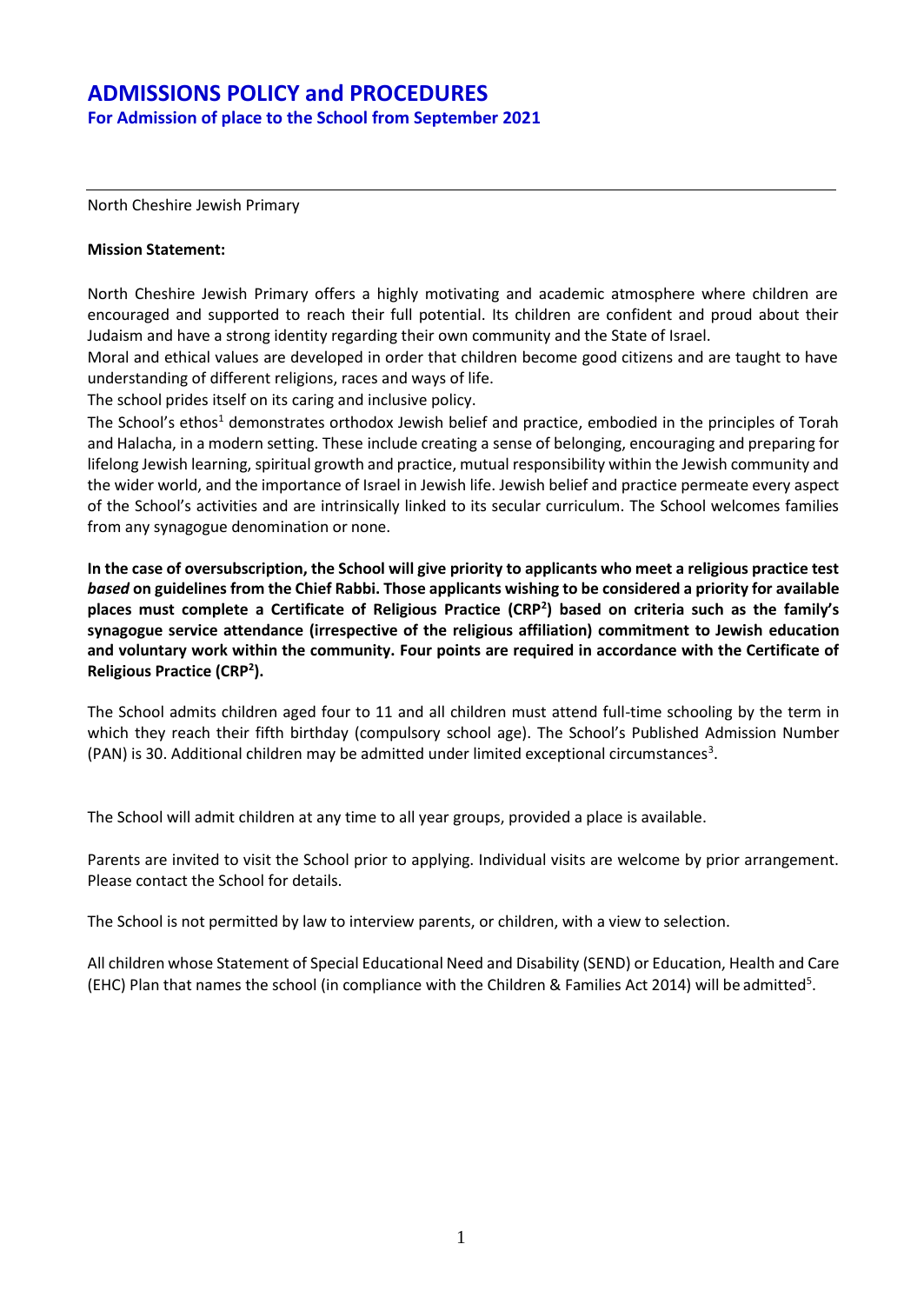## **For Admission of place to the School from September 2021**

## **OVERSUBSCRIPTION**

If the School is oversubscribed, after the admission of children with a statement of SEND or EHC Plan naming the school, priority for admission will be given to those children who meet the criteria as set out in the order of 1 to 6 listed below.

## **Oversubscription Criteria**

- **1** Children who are looked after<sup>5</sup> by a local authority, or children who were previously looked after<sup>6</sup>, and who are entitled to be treated as priority applicants having obtained four points in accordance with the Certificate of Religious Practice (CRP<sup>2</sup>).
- **2** Siblings of pupils<sup>8</sup> who will be attending North Cheshire Jewish Primary School at the time such siblings enter the school and who are entitled to be treated as a priority applicant having obtained four points in accordance with the Certificate of Religious Practice (CRP<sup>2</sup>).
- **3** Siblings of former<sup>8</sup> pupils of North Cheshire Jewish Primary School who are entitled to be treated as a priority applicants having obtained four pointsin accordance with the Certificate of Religious Practice (CRP<sup>2</sup>).
- **4** Other children who are entitled to be treated as priority applicants having obtained four points in accordance with the Certificate of Religious Practice (CRP<sup>2</sup>).
- **5** Other children who are looked after<sup>5</sup> by a local authority, or other children who were previously looked after $6$  by a local authority.
- **6** Any other children.

## **Tie-Breaker**

In the event of there being more applicants than places available within each of the above criteria 1 to 5, priority will be given to those children or parents whom exceed more than 4 points on the CRP.

## **APPLICATION PROCEDURES**

## **1 When to Apply**

**a)** Children will be admitted to Reception in the September following their fourth birthday. Applications should be made by 15 January in the calendar year of entry. All applications received on time will be processed together. By law, priority **must not** be given to children based on the date their application is received or their name is added to the list.

## **2 How to Apply**

- **a)** Application for a place in Reception is by completion of your Local Authority's Council Online Education Portal by 15<sup>th</sup> January the calendar year of entry.
- b) In order to be eligible for a place, you will need to complete a Certificate of Religious Practice **(CRP**<sup>2</sup> **).** The form is available to download from the school's website and must be returned to the School by 15<sup>th</sup> January in the calendar year of entry.
- **c)** Application for a child whose Statement of Educational Need and Disability (SEND) or Education, Health and Care (EHC) Plan which names the school<sup>4</sup> is made by a separate process.

## **3 Offer Date**

A letter to parents offering, or refusing, a place will be sent by the local authority where the child lives on or about the national offer date.

## **4 Response by Parents**

A parent who does not respond to the offer of a place may have the offer withdrawn if the deadline quoted in the letter is not met.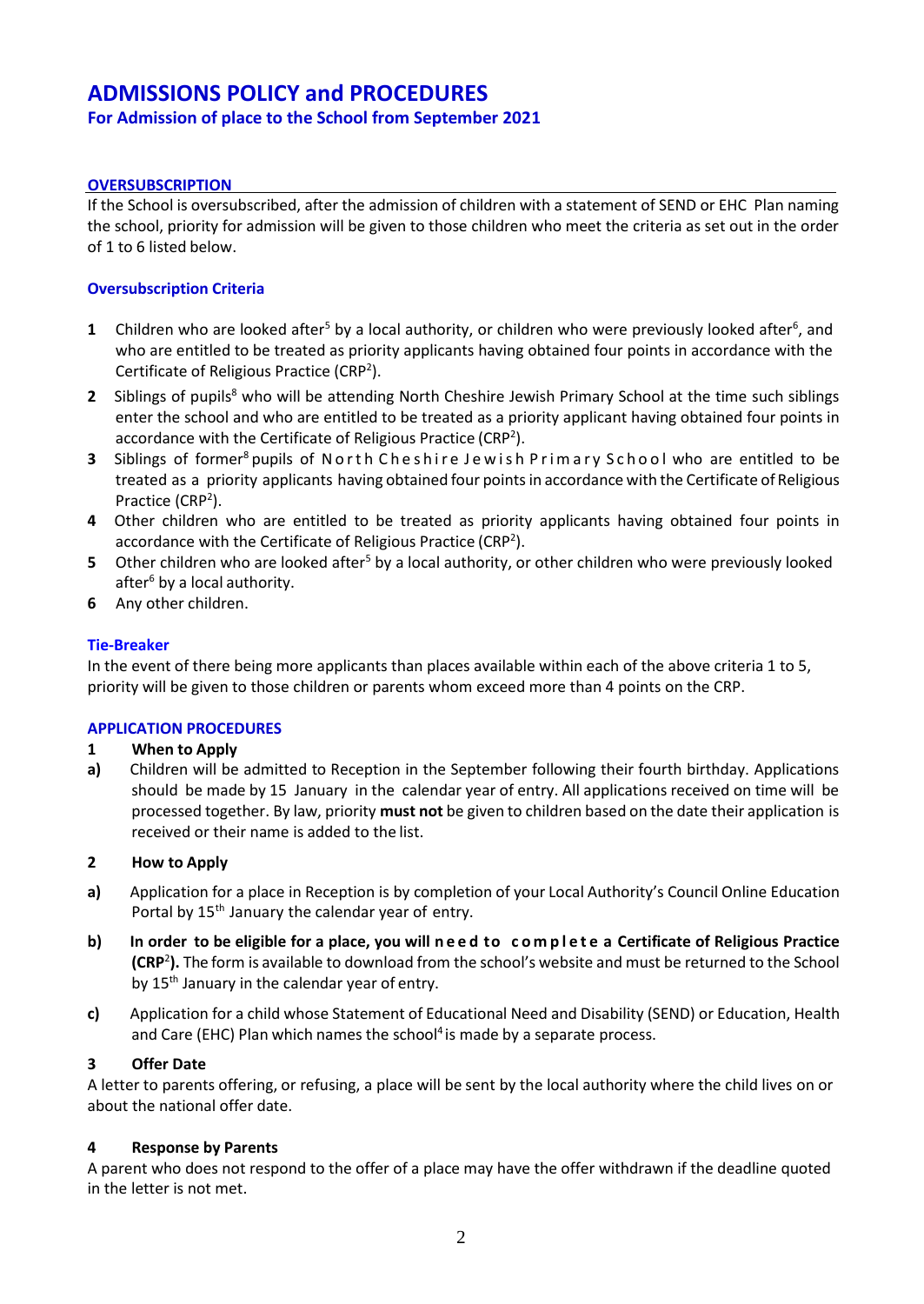**For Admission of place to the School from September 2021**

## **5 Waiting List**

For those applicants who do not receive an offer of a place, parents must advise the School, in writing, if they wish the child's name to be included on the waiting list. The School's waiting lists for all years will be kept open indefinitely and the School may check with parents, from time to time, to establish whether they wish their child to remain on the waiting list. The child's place on the waiting list will be determined at all times in accordance with the oversubscription criteria.

Following the application procedure for Reception places, and once initial offers have been made, the waiting list will be adjusted to include late applications. A child's position on the waiting list will not depend upon when the application was made, but will be determined by how the oversubscription criteria are met. This means that a child's position on the list can go down as well as up, depending on the circumstances of all applicants. In the event of a vacancy occurring, the place will be offered to a child on the waiting list starting with the one at the top, at the time, and working downwards until the vacancy is filled.

Parents are asked to inform the School when they no longer wish their child's name to remain on the waiting list.

## **6 Late Applications**

- a) Applications for Reception received after the 15<sup>th</sup> January deadline will be processed in accordance with the oversubscription criteria
- **b)** In order to be eligible for a priority place, the Certificate of Religious Practice (CRP**<sup>2</sup>** ) must also be completed. The form is available from the School Office or website and must be returned to the School without delay.

Late applications will be processed after those that have been received on time.

## **7 In-Year Applications**

Application for Reception received after the start of the academic year of normal entry should be made directly to the School. In order to be eligible for a priority place, the School's Certificate of Religious Practice (CRP**<sup>2</sup>** ) must be completed. Both forms are available from the School Office or website and must be returned to the School without delay, together with proof of address $^{13}$ .

## **8 Applications Outside the Normal Admissions Round**

Places may be available in years other than Reception. Application for a school place outside the normal admissions round should be made directly to the School. The Certificate of Religious Practice (CRP**<sup>2</sup>** ) must be completed. The form is available from the School Office or website and must be returned to the School without delay, together with proof of address<sup>9</sup>.

## **9 Right of Appeal**

Parents who receive a letter to say that their application has not been successful have the right to appeal. Parents wishing to appeal must write to the Chair of Governors at the School address, within 20 school days of receiving the letter of refusal. The procedure will be explained in a response by the School and the timetable for the process will be published on the School's website.

## **10 Children from Overseas**

Applications for children coming from overseas must be treated in accordance with European Union law or Home Office rules for non-European Economic Area nationals. Non-statutory guidance on this should be available on the website of the Department for Education.